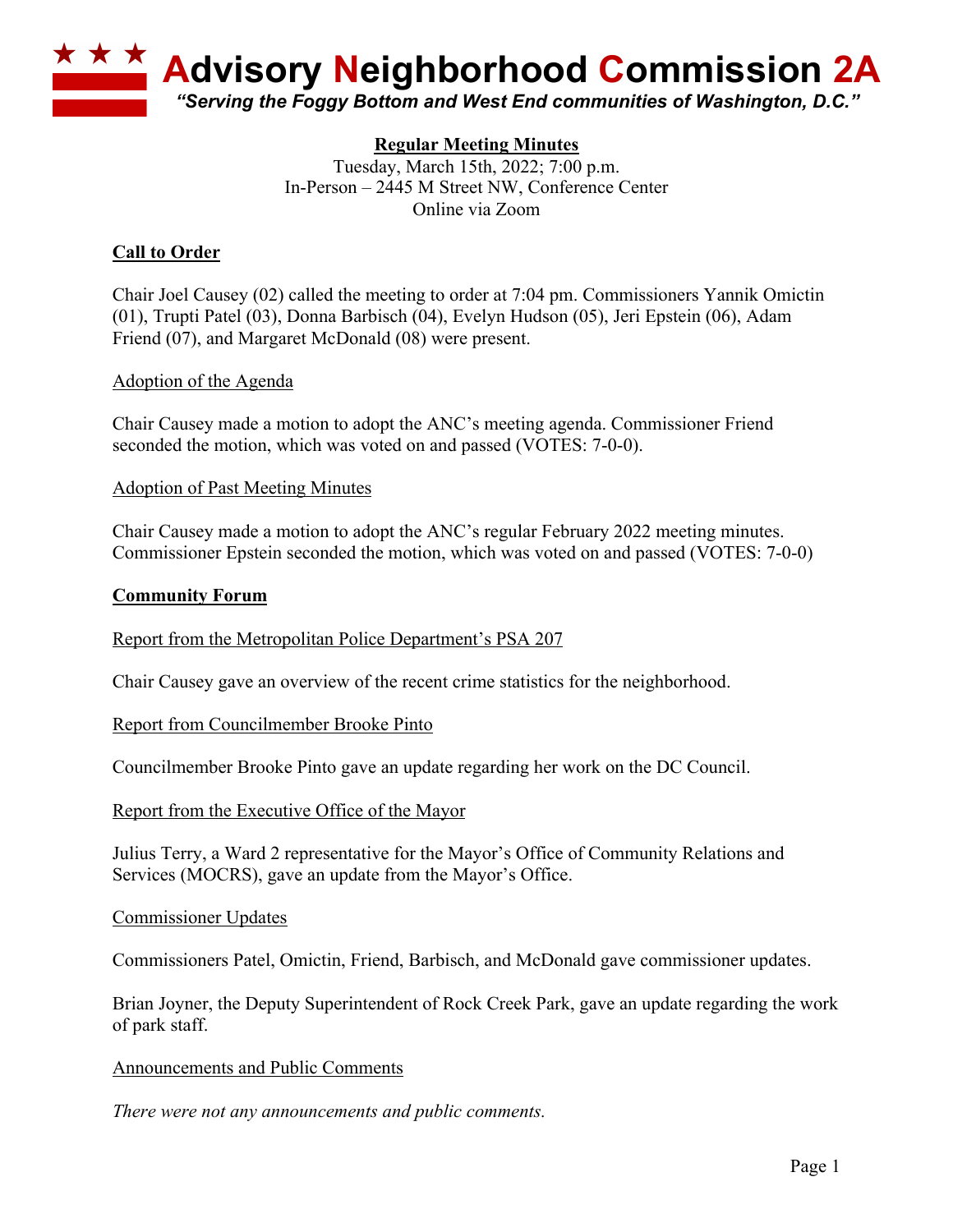# **Matters Before the Alcoholic Beverage Regulation Administration**

ExPat – Application for a New Retailer's Class "C" Tavern License at 2000 Pennsylvania Avenue NW

Chair Causey made a motion for the ANC to hold a special meeting regarding the matter. Commissioner Epstein seconded the motion, which was voted on and passed (VOTES: 8-0-0).

Space 8, LLC – Application for a New Retailer's Class "C" Tavern License at 2000 Pennsylvania Avenue NW

Commissioner McDonald made a motion to adopt a proposed resolution regarding the matter. Commissioner Epstein seconded the motion, which was voted on and passed (VOTES: 8-0-0). The resolution reads as follows:

ANC 2A supports Space 8, LLC's application for a new Retailer's Class "C" Tavern license at 2000 Pennsylvania Avenue NW.

## **General Agenda**

Presentation by the Department of Parks and Recreation Regarding Upcoming Activities

Christopher Dyer, an External Affairs Program Analyst for the Department of Parks and Recreation (DPR), gave a presentation regarding the agency's upcoming activities.

## **Matters Before the Public Space Committee**

Public Space Application by the U.S. Department of State for Streetscape Improvements, Including Perimeter Security Upgrades, at 2201 C Street NW

Commissioner Omictin made a motion to adopt a proposed resolution regarding the matter. Commissioner Hudson seconded the motion, which was voted on and passed (VOTES: 7-0-0). The resolution reads as follows:

ANC 2A supports the U.S. Department of State's public space application for streetscape improvements at 2201 C Street NW.

## **Adjournment**

Chair Causey adjourned the meeting at 9:30 pm.